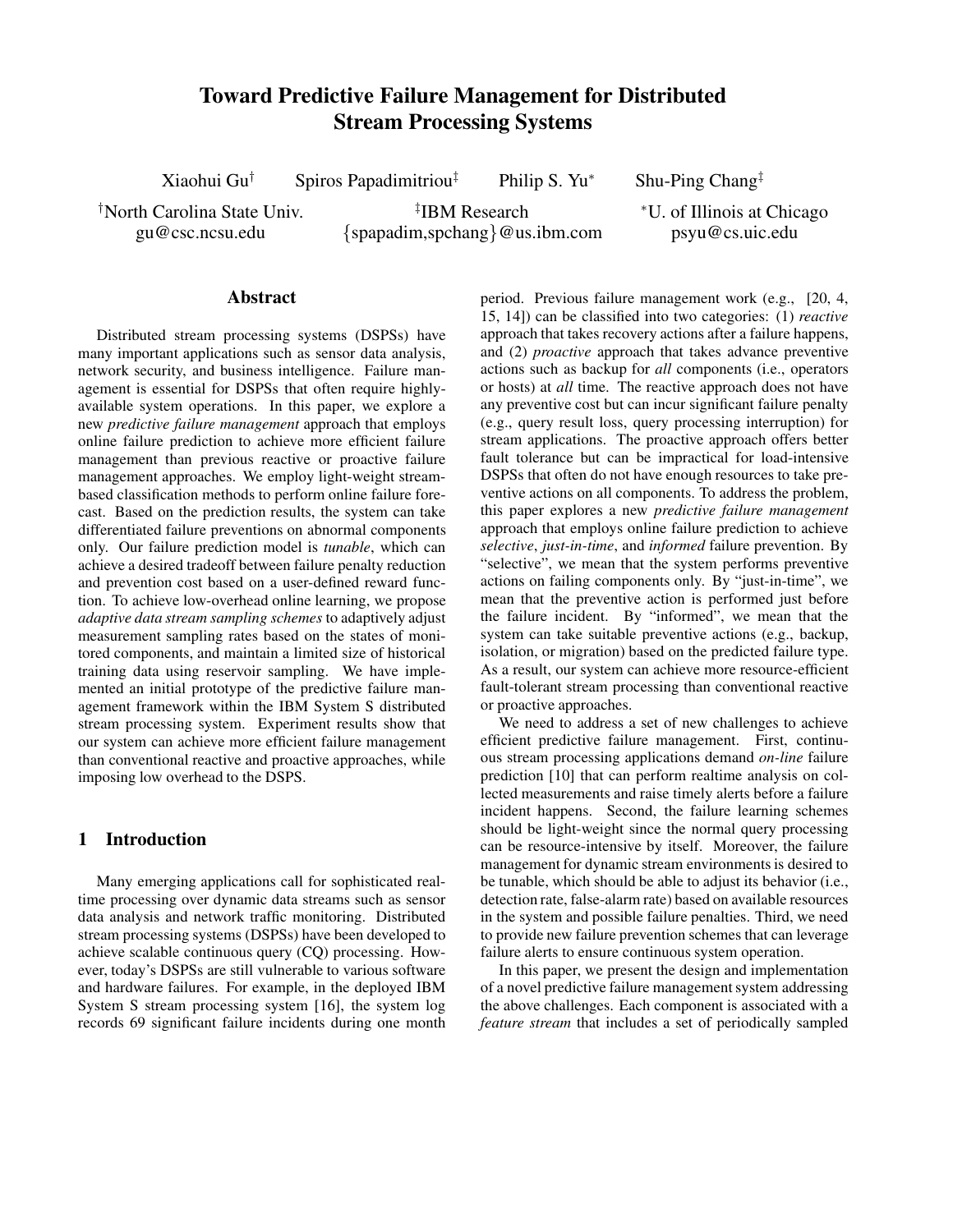system-level and application-level metrics (e.g., available memory, free CPU time, virtual memory page-in/page-out rates, tuple processing time, buffer queue length). We employ light-weight stream classifiers to achieve online failure prediction, which continuously classifies received feature samples into three states: *normal*, *alert* and *failure*. The classifier raises failure alerts when the component state falls into the alert or failure state. The classifier is continuously updated using labelled measurement data. Each measurement is labelled with failure or normal based on user-defined failure predicates [8] (e.g., processing time > 50ms, throughput  $< 100$ ). The alert state corresponds to a warning region where the predictor will raise a failure alert to trigger a proper failure prevention action. Specifically, this paper makes the following contributions:

- We design and implement the first online failure prediction model using stream-based decision tree classification methods. Our prediction model is tunable, which can achieve optimal trade-off between failure penalty reduction and prevention cost based on a userdefined reward function.
- We propose a new differentiated failure prevention approach that uses failure alerts as guidance to perform *just-in-time failure preventions*(e.g., isolation, backup, migration) on failing components only. The failure prevention scheme includes an iterative component inspection algorithm that can overcome prediction errors and provide feedback to the predictor for adapting to dynamic stream environments.
- We propose adaptive data stream sampling schemes to achieve low-overhead online failure learning. Each monitoring component dynamically adjusts the sampling rate based on the state of the monitored component. Each analysis component employs reservoir sampling [22] to incrementally maintain a limited size of training data selected from the infinite feature stream.

We have implemented an initial prototype of the predictive failure management framework inside the IBM *System S* stream processing system [16]. We conduct experiments using real query networks taken from the System S reference applications [9] and real data stream workloads. The experimental results show that i) our stream classification schemes can achieve good prediction accuracy for a range of software failures caused by common program bugs; ii) the predictive failure management can achieve better costefficiency (i.e., larger reward) than conventional reactive or proactive approaches; and iii) the on-line failure learning is feasible, which imposes low overhead to the stream processing cluster.

The rest of the paper is organized as follows. Section 2 presents the system model. Section 3 presents the predictive failure management design and algorithms. Section



**Figure 1.** Triple-state operator classification.



**Figure 2.** Triple-mode component operation.

4 presents the prototype implementation and experimental results. Finally, the paper concludes in Section 5.

## **2 System Model**

We consider large-scale, shared cluster systems executing many stream processing applications concurrently. Each stream application consists of a set of components (i.e., query operators) connected into a directed acyclic graph that can be placed at different hosts. These components are typically provided by different application developers, which are often failure-prone. Drawing from our experience on building the IBM System S, we observe that most software failures are caused by common program bugs such as memory leak, buffer management errors, and CPU starvation caused by iterator update errors. Different from instant failures (e.g., machine crash) that can be easily detected, those software failures are often latent and hard to detect. The focus of our work is to manage latent software failures and minimize their negative impact on the system operation.

Application developers or system administrators can use failure predicate [8] to specify the failure type that should be watched by the system. Common failure types include service level objective violations [6] and system bottleneck (i.e., full stream buffer). For each failure type, we create an on-line failure forecast model called *predictor*, which can continuously classify the state of a monitored component into three states: *normal*, *alert*, and *failure*, illustrated by Figure 1. The *failure* state is described using a given predicate that characterizes *what* we are trying to predict. The *alert* state corresponds to a set of values in a dynamically defined time interval "preceding" the failure denoted by a *pre-failure interval PF*. The rest values correspond to the normal state. The predictor will raise a failure alert when the component state is classified as alert or failure.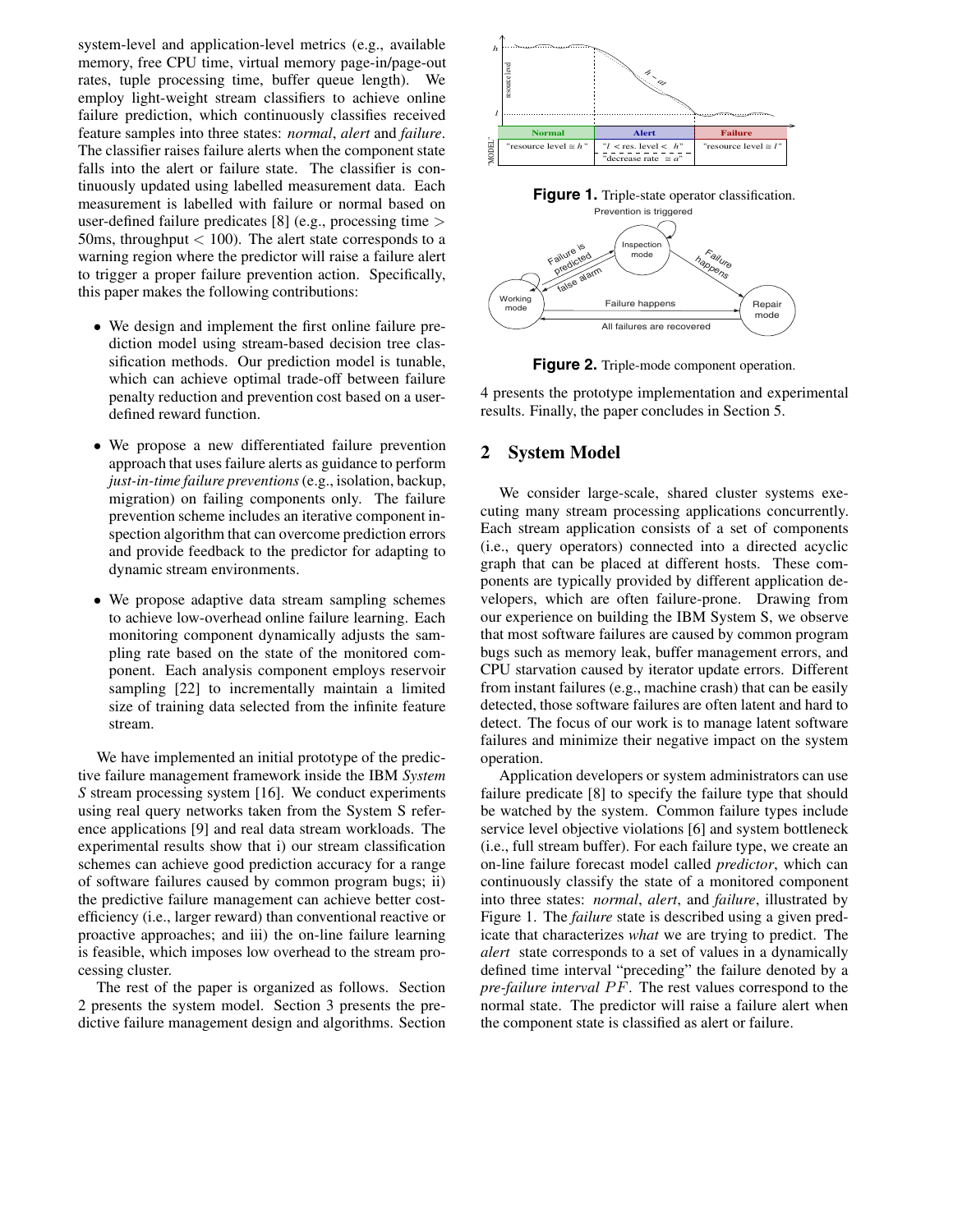Correspondingly, a component can operate under three different modes: (1) *working mode*, (2) *inspection mode*, and (3) *repair mode*, illustrated by Figure 2. When the component state is classified as *alert* by a predictor, the component is put into the inspection mode. Based on the predicted failure type, we can take different preventive actions accordingly, which will be discussed in Section 3.2. Different from conventional proactive approach, the failure prevention is performed in a just-in-time fashion.

Following the standard prediction accuracy measures, we define the detection rate A*<sup>D</sup>* and false alarm rate A*<sup>F</sup>* of a failure predictor as follows,

**Definition 2.1.** *Given the number of true positive failure predictions* Ntp*, the number of false-negative failure predictions*  $N_{\text{fn}}$ *, the number of false positive predictions*  $N_{\text{fp}}$ *,* and the number of true negative predictions  $N_{\text{tn}}$ , the de*tection rate* A*<sup>D</sup> and false alarm rate* A*<sup>F</sup> are defined in a standard way as*

$$
A_D = \frac{N_{\rm tp}}{N_{\rm tp} + N_{\rm fn}}, A_F = \frac{N_{\rm fp}}{N_{\rm fp} + N_{\rm tn}} \tag{1}
$$

To quantify the efficiency of predictive failure management, we allow the user to define a *reward function* that denotes the net benefit of the predictive failure management system. In our experiments, we denote the reward function as follows  $<sup>1</sup>$ ,</sup>

**Definition 2.2** (Failure Prevention Reward Function)**.** *Given a monitored component (i.e., operator or host)* o*<sup>i</sup> and its associated failure predictor*  $P_i$ *, let*  $\alpha_i$  *denote the mean penalty reduction of each successfully predicted failure incident, let* β*<sup>i</sup> denote the mean failure prevention cost caused by each false-alarm, let*  $A_D$  *and*  $A_F$  *denote the detection rate and false alarm rate achieved by the predictor, the prediction reward* R*<sup>i</sup> for* o*<sup>i</sup> is defined by*

$$
\mathcal{R}_i = A_D \cdot \alpha_i - A_F \cdot \beta_i \tag{2}
$$

Different from previous work, the predictive failure management provides a *tunable* solution. We can tune the predictor's detection rate and false-alarm rate by adjusting its pre-failure interval. The larger the pre-failure interval, the more likely the predictor can raise an alert since more measurements are incorporated into the alert state. At one extreme, if we set  $PF = 0$ , our scheme becomes conventional reactive approach where the alert state is always empty and no alerts will be generated by the predictor. At the other extreme, if we set  $PF = \infty$ , our scheme becomes traditional proactive approach that performs preventive actions unconditionally. However, in many cases, the optimal solution lies in-between the two extremes. The goal of our research is to provide tunable failure management system that can dynamically adapt itself to achieve optimal tradeoff between fault-tolerance benefit and cost.



**Figure 3. Failure prediction using decision trees.**

#### **3 Design and Algorithms**

In this section, we present the design and algorithms of our learning-based failure management system that includes (1) online failure prediction model using stream-based decision tree classification methods; (2) differentiated failure prevention schemes using failure alerts; and (3) adaptive feature stream sampling schemes to achieve light-weight, low-overhead online failure learning.

#### **3.1 Online Failure Prediction**

Our system continuously collects feature metrics about different components and classifies received feature tuples to identify abnormal component behavior. In this work, we chose decision tree classification methods [17] since they produce rules with direct, intuitive interpretation by nonexperts. Thus, the predictor can not only raise advance failure alerts but also provides cues for possible failure causes. Each decision tree classifier is trained on historical measurement data, which are appropriately labelled with "normal", "alert", or "failure", illustrated by Figure 3. The points closely follow the memory leak scenario, but are spread out for clearer visualization; the  $x$ -axis can be thought of as available memory and the  $y$ -axis as pageout rate. The system can label feature tuples as normal or failure based on the failure predicate. Then, a set of points preceding the failure incidents within the pre-failure interval are labelled as "alert." The decision tree is trained using feature tuples from all three states. Periodically, as the history grows based on feedback from the system, the decision tree is updated if its accuracy is low. For state classification, decision trees essentially apply a sequence of threshold tests on the features. For example, in Figure 3, the predicate that corresponds to the alert region is " $X < m$  and  $Y < p$ ", and can be determined by following the path in the tree which leads to the leaf labelled "alert". Our prediction model incorporates multiple features and employs ten-fold cross-validation to select those features with best predictive power [10].

As mentioned in Section 2, we can tune the alertness of the failure predictor by adjusting the pre-failure interval length. Our experimental results have confirmed this hypothesis, which will be shown in section 4. The system

<sup>&</sup>lt;sup>1</sup>Our approach can be applied to other reward functions as well.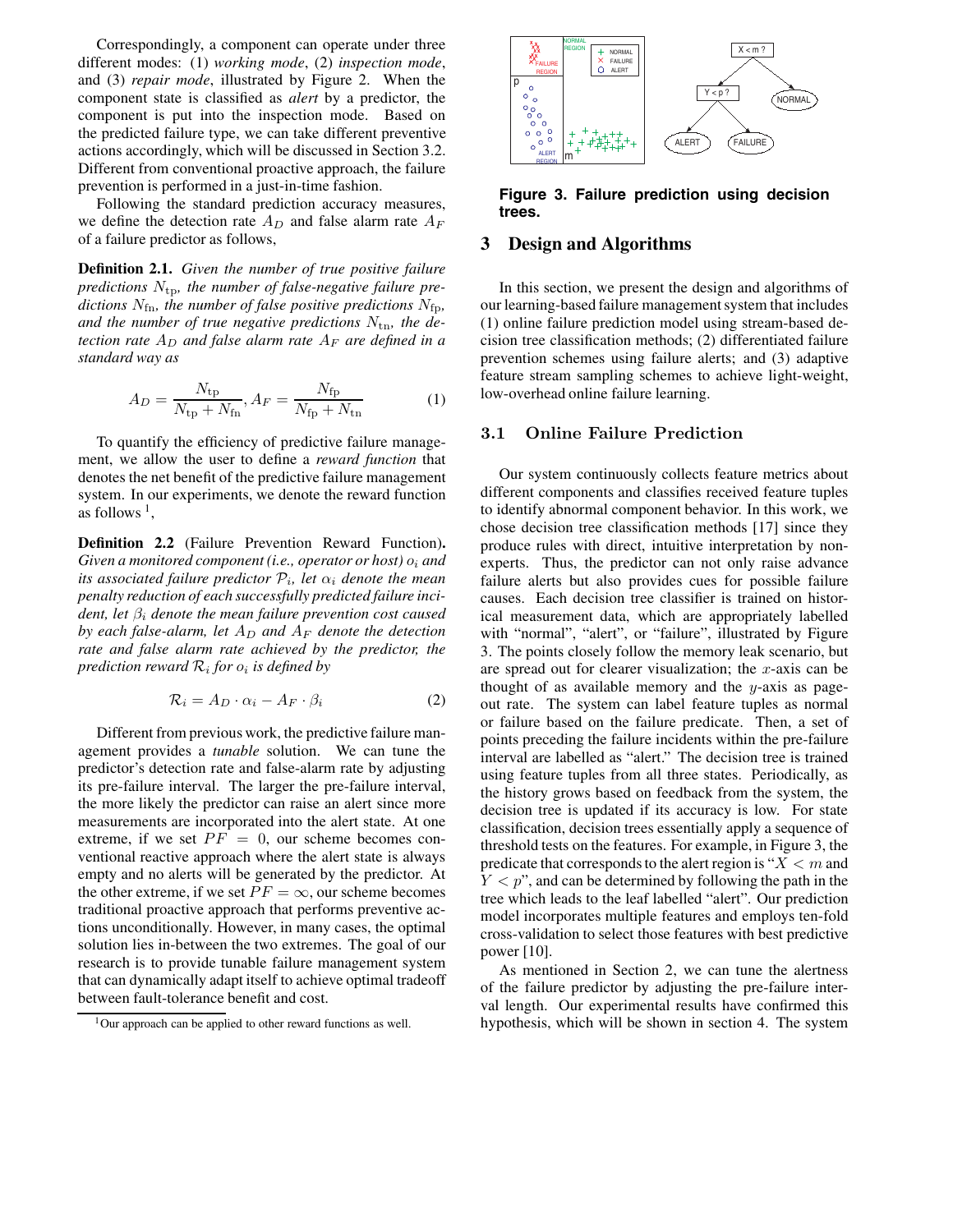updates the prediction performance counters (i.e.,  $N_{\text{fn}}, N_{\text{fp}},$  $N_{\text{tp}}$ ,  $N_{\text{tn}}$ ) of the current predictor based on the feedback from the system and calculates the reward value **R**. If the reward value of the current predictor drops below a pre-defined threshold, the system triggers the adaptation algorithm to select a new decision tree that is more suitable for the current environment.

#### **3.2 Just-In-Time Failure Prevention**

We now present the just-in-time failure prevention algorithm that is triggered by the failure alert. As mentioned in Section 2, a monitored system component (i.e., operator or host) can operate under three different modes. The component is said to be in the working mode if its state is classified as *normal* by all predictors. When the component state is classified as *alert* by any predictor, the component is put into the inspection mode. If a failure does happen later as predicted, the component transfers into the repair mode. The system also sends a positive feedback to the prediction model that it has predicted a failure successfully. If the component state is classified as normal later or the inspection times out, the system considers the prediction model issues a false-alarm. The component under inspection returns to the working mode and the prediction model is notified with a feedback that it has made a false-positive error.

**Prevention for failing operators** If the failing component is a query operator, we first isolate the failing operator from the other operators running on the same host so that we can confine the scope of the expected operator failure. The isolation can be achieved by running the failing operator on a separate virtual machine [5] from the other normal operators. We keep the operator's input workload and computing environment unchanged and use a higher sampling rate to collect important pre-failure measurements for training the failure prediction model.

To achieve fault tolerance, we also create a temporary backup operator on a working host that processes the same input stream(s) as the failing operator in parallel. Depending on the predicted failure type, the system may take different preventive actions on the backup operator to minimize the failure impact. For example, we can increase the resource allocation to the backup operator if the failure is caused by insufficient resources. However, if the predicted failure is caused by an internal software bug (e.g., memory leak), the backup operator may experience the same failure later. However, the backup operator may delay the failure incident by starting from a clean state on a clean host [21], which provides a window of opportunity for the system to find corrective solutions.

If the failure happens on the inspected operator as predicted, the operator under the inspection mode enters the repair mode. We can then perform failure diagnosis on the failed operator using failure diagnosis tools (e.g., [7]) and collected pre-failure measurements. Based on the diagnostic result, we can take proper failure recovery actions (e.g., generating proper software patch and applying the path on the backup operator) to avoid future failure incidents. If the predicted failure does not happen, we say the predictor issues a false alarm. The inspected operator returns to the working mode. The system releases the isolation on the inspected operator and removes the backcup operator from the system. The downstream operator(s) will be notified to receive data from the original operator.

**Prevention for failing hosts.** If the failing component is a host running several operators, the preventive action involves more steps. First, we want to migrate normal operators from the failing host to a working host. An operator is said to be normal if the system is sure that the operator is not the cause of the host failure. By migrating the normal operators out, we can avoid the penalty of the anticipated host failure on those queries involving normal operators. Second, we let those suspicious operators that might be the cause of the host failure continue to run on the failing host for collecting pre-failure information. In parallel, we also create temporary backups for those suspicious operators on working hosts to achieve fault tolerance. Similar to the previous case, we take proper preventive actions on the backup operators based on the predicted failure type. If a predicted failure does happen, the host transfers into the repair mode and those temporary backup operators become permanent. Next, we can perform failure diagnosis to identify the cause of the failure. If the host failure is caused by the software bugs in some problematic operators, we also need to perform software patch on their backup operators to avoid future failure occurrences. If the failure prediction model issues a false alarm, the host is set back to working mode, which can provide resources for existing or new operators. We also remove those temporary backup operators from the system since they are no longer needed.

## **3.3 Adaptive Data Sampling**

To achieve accurate failure prediction, the analysis component wishes to receive as much information as possible. However, a large-scale stream system can concurrently host thousands of operators. Each operator can be associated with tens of feature metrics. Collecting feature metrics at a fine time granularity can impose a considerable monitoring overhead. Thus, we propose an adaptive sampling scheme to reduce monitoring overhead with the help of prediction feedback. The basic idea is to use a low sampling rate when the analysis result is normal and switch to a high sampling rate when the analysis result is abnormal. For each monitored component whose state is classified as normal by the prediction model, we use a low sampling rate to reduce monitoring overhead since detailed measurement is unnecessary. When the prediction model raises a failure alarm on the component, we increase the sampling rate to collect more precise information on the abnormal component, which allows the prediction model to make more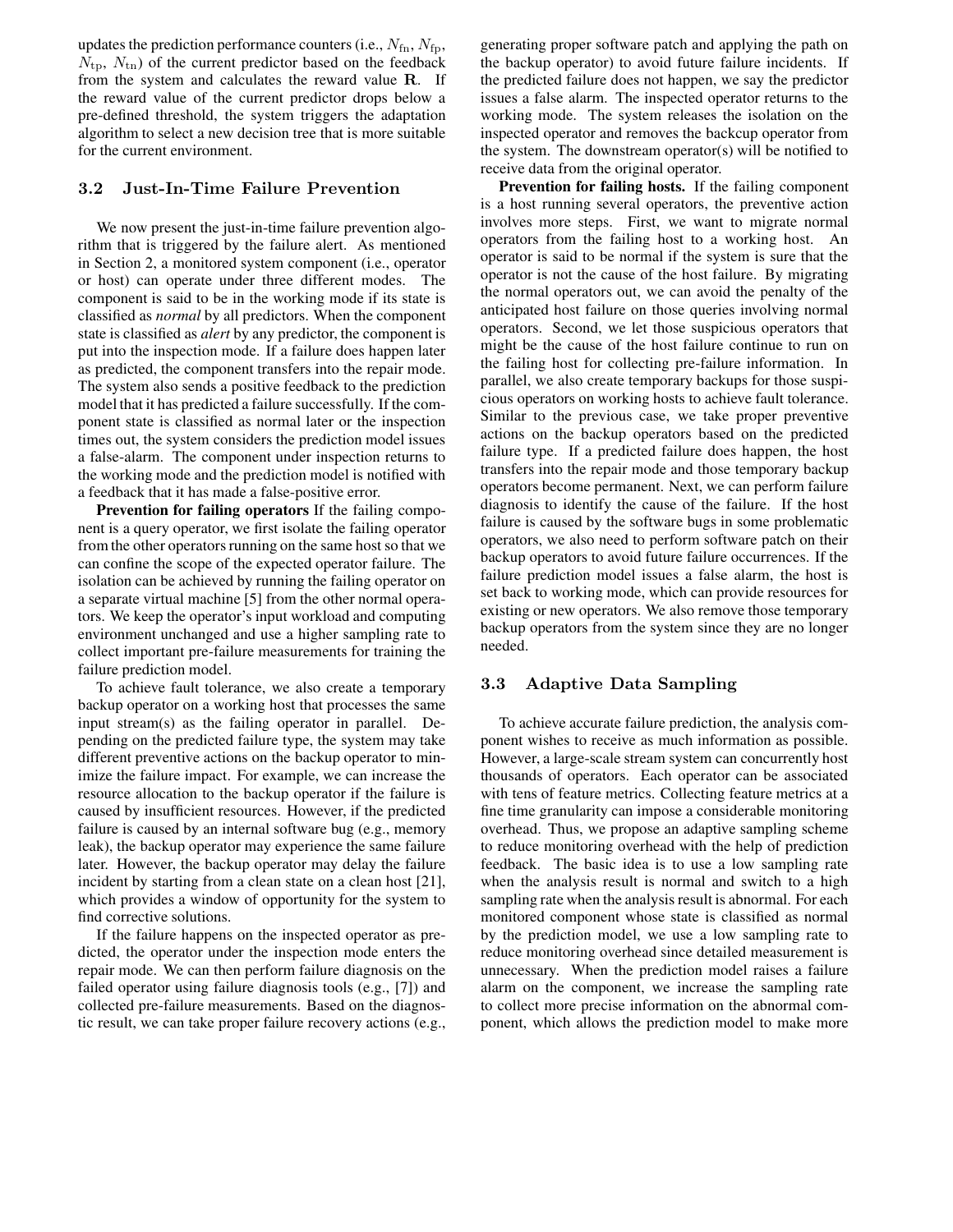accurate state classification. Later, if the predictor classifies the component as normal based on the detailed information, the sampling rate is reduced.

To achieve robust failure prediction in dynamic stream environments, the predictor wishes to store the execution behavior of a component under different stream workload conditions. However, given limited buffer space, the predictor can only retain a subset of life-long historical data as training data. To achieve compact prediction model, we employ reservoir sampling [22] to incrementally maintain a desired size of training data. We use non-uniform tuple retention probabilities p*<sup>s</sup>* to keep the most important data. For each time instant  $t$ , we observe a set of  $j$  measurements  $\langle m_{1,t}, \ldots, m_{j,t} \rangle$  with a corresponding state label  $\ell_t$  (i.e., normal, alert, or failure) based on diagnostic feedback and the pre-failure interval. Generally, we should use higher retention probability  $p_s(\ell_t, m_{1,t}, \ldots, m_{j,t})$  for more important tuples. The most significant factor determining the importance of a set of measurements is its state label. Failure and alert points are much rarer than normal points. Thus, we use the probability of each state and employ the biasing scheme of [18], where

$$
p_s(\ell_t = l) := \frac{\alpha}{N_l^e}, \quad \text{with } \alpha = \frac{U}{\sum_l N_l^{1-e}}.
$$

U is the number of tuples we wish to retain, and  $N_l$  is the number of tuples having label *l*. The exponent  $e, 0 \le e \le 1$ , determines the relative bias. For  $e = 0$  the sampling is unbiased (i.e., uniform random with the same probability regardless of  $\ell_t$ ). For  $e = 1$ , we retain an equal number of samples from each class, regardless of the original number of points  $N_l$  in each class. We should note that, for  $e > 0$ and for finite datasets, the retention probabilities may be larger than one for very rare classes. In this case, we set them to 1 and proportionally increase the sampling probabilities, so that the total number of points retained is U. In the experiments, we set  $e = 0.5$  and we tried ratios of  $U/N = 50\%$  and 30%, where  $N = \sum_l N_l$  is the total number of measurement feature tuples.

## **4 Experiments**

We have implemented the predictive failure management framework within the IBM System S distributed stream processing infrastructure and deployed on a commercial Linux cluster system. The cluster system consists of about 250 blade servers connected by Gigabit Ethernet. Each server host is equipped with Intel Xeon 3.2GHZ CPU and [2,4] GB memory. All of our experiments are conducted on the cluster system.

For failure prediction, the system continuously collect a set of host-level and operator-level metrics, listed by Table 1. The host-level metrics include available memory, virtual memory page in/out rate, free CPU time, free disk space, which are collected by periodically querying the operating

| <b>Operator metric</b>   | <b>Description</b>                 |
|--------------------------|------------------------------------|
| <b>INTUPLE</b>           | num. of tuples received/sec        |
| <b>OUTTUPLE</b>          | num. of tuples generated/sec       |
| AVGPROCESSINGTIME        | the mean per-tuple processing time |
| <b>SAMPLEDTHROUGHPUT</b> | num. of query operations/sec       |
| <b>MEANQUEUELENGTH</b>   | mean queue length                  |
| <b>INPUTWORKLOAD</b>     | num. of output tuples generated by |
|                          | upstream operators per sec.        |
| <b>Host metric</b>       | <b>Description</b>                 |
| <b>FREECPU</b>           | percentage of free CPU cycles      |
| <b>AVAILMEM</b>          | available memory (MB)              |
| <b>PAGEIN</b>            | virtual page in rate               |
| <b>PAGEIN</b>            | virtual page out rate              |
| FREEDISK                 | free disk space (MB)               |

#### **Table 1. Monitoring metrics.**

system's /proc interface. We also perform simple application instrumentation on the tested query operators so that we can continuously collect dynamic operator states.

In our experiments, the case study query network [12] comprises eleven CQ operators including three source operators, one load diffusion operator, six multi-way slidingwindow stream join operators, and one fusion operator. Each source operator continuously produces a real application data stream by replaying one of the following trace files: wide-area TCP traffic streams taken from the Internet Traffic Archive [2] or news video streams taken from NIST TRECVID-2005 data set [3]. The load diffusion operator dispatches input tuples to different join operators for parallel processing of multi-way stream join. Each join operator continuously correlate tuples from different streams using a pre-defined join predicate. For video streams, the join predicate is to find similar video images for hot topic detection [11]. For network traffic streams, the join predicate is to find network packets with common source and destination IP addresses. All join results are merged at the fusion operator. Each operator runs at a different host.

The current implementation of our system focuses on predicting query processing failures caused by common program bugs. We have tested our system on the following program bugs: (1) *memory leak (memLeak) bug*: the CQ program forgets to free the allocated memory that is not needed anymore. The memory consumption accumulates as the program periodically executes the buggy memory allocation code segments; (2) *infinite loop (loopErr) bug*: the CQ program spawns a CPU-bounding thread that includes an infinite loop error (e.g., caused by iterator update mistakes) where a CPU-intensive operation is repeatedly executed; and (3) *buffer update (bufferErr) bug*: the CQ program forgets to delete a processed tuple from its buffer. These program bugs are the most common bugs we found in our real stream processing applications. The on-line decision tree classifier is implemented based on the canonical C4.5 decision tree software package [1].

To test our failure prediction algorithms, we activate the buggy code segments in different CQ operators. Each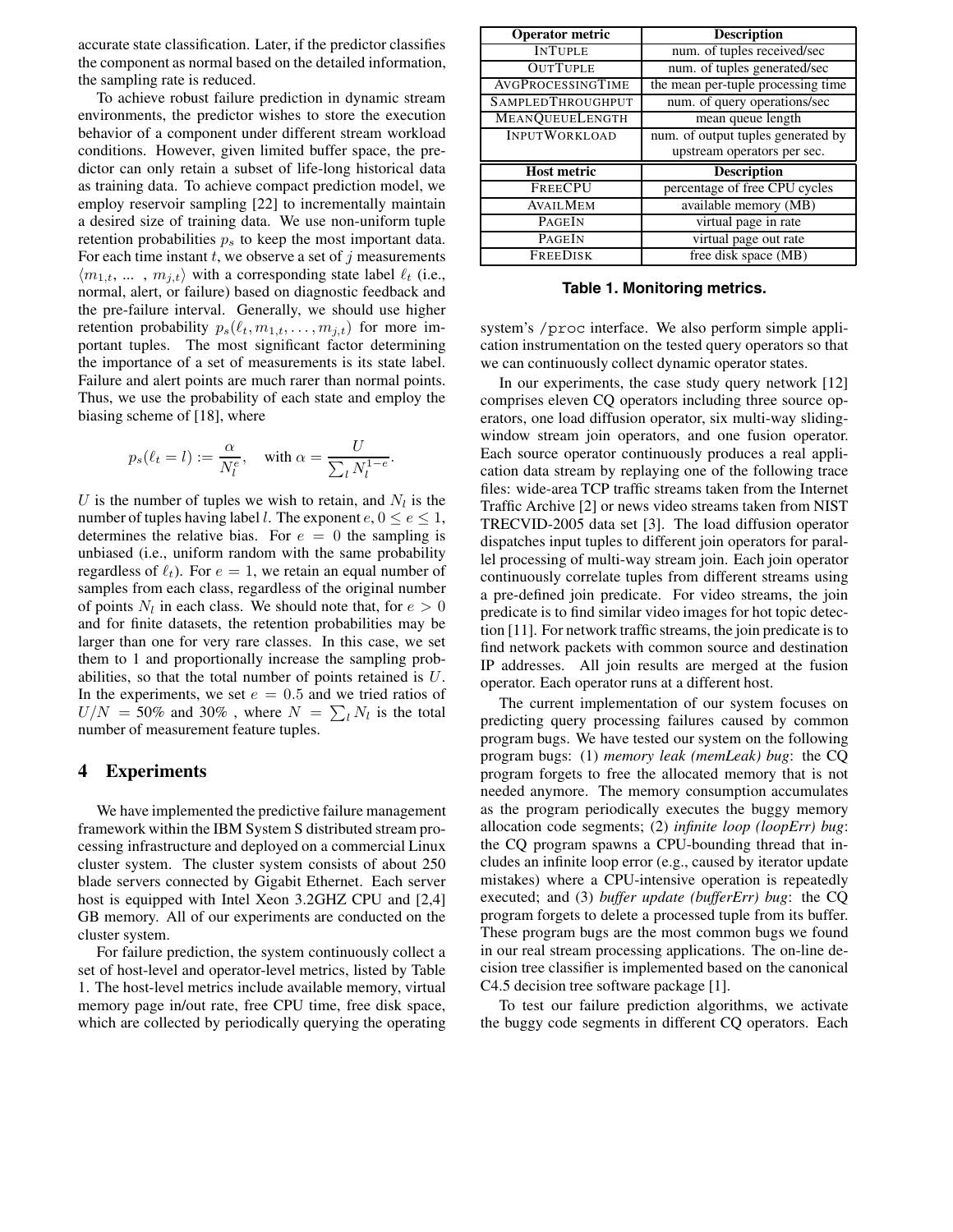

**Figure 4.** Prediction accuracy for memLeak bugs under network workloads.



**Figure 6.** Prediction accuracy for loopErr bugs under network workloads.



**Figure 8.** Prediction accuracy for bufferErr bugs under network workloads.



Reward

**Figure 5.** Prediction reward for memLeak bugs under network workloads.



**Figure 7.** Prediction reward for loopErr bugs under network workloads.



**Figure 9.** Prediction reward for bufferErr bugs under network workloads.

experiment run lasts 1000-1400 seconds. The buggy code is executed at different time instants to test the applicability of our failure prediction model for time-varying stream workloads. Each fault lasts 50 seconds, which means we activate the buggy code at time  $t$  and remove the buggy code at time  $t + 50$ . Each prediction model maintains an ensemble of eight classifiers using different pre-failure intervals  $PF = 10$ , 20, 30, 40, 50, 60, 70, and 80. We always use standard ten-fold cross-validation during classifier training. Each experiment was repeated, using the complete measurement traces, as well as selected samples (with measurement retention probabilities as described in Section 3.3) that retained 50% and 30% of the total measurements. In order to determine failure detection and false alarm rates, we divided each test trace into consecutive segments of 100 seconds. Each segment was labelled either as "failure event" or "normal operation," depending on whether it contained an injected fault or not. We raised failure alerts based on the criterion explained in Section 3.1. Each of the segments in the test trace was labelled as "alert raised" or "no alert" depending on whether an alert was raised or not at any time instant within that interval. Based on this information, we calculated  $N_{\text{tp}}$ ,  $N_{\text{fn}}$ ,  $N_{\text{fp}}$ , and  $N_{\text{fn}}$ for each failure prediction model. We can then calculate the detection rate  $A_D$  and false-alarm rate  $A_F$  according to Definition 2.1.

We first conduct a set of experiments using the continuous query network processing the network traffic data. Figure 4, Figure 6, and Figure 8 show the detection rate  $(A_D)$  and false-alarm rate  $(A_F)$  achieved by different decision tree classifiers for predicting the failures caused by the memory leak bug, infinite loop bug, and buffer update bug, respectively. These decision trees are trained using different pre-failure intervals ranging from 10 to 80 seconds. We also compare the performance of the classifier using full training data, denoted by " $A_D$  - unsampled" and " $A_F$  unsampled", with that of the classifiers using 50% biased sampling (i.e., retaining 50% of the original complete training data), denoted by "A*<sup>D</sup>* - Biased 50%" and "A*<sup>F</sup>* - Biased 50%", and 30% biased sampling (i.e., retaining 30% of the original complete training data), denoted by "A*<sup>D</sup>* - Biased 30%" and "A*<sup>F</sup>* - Biased 30%" We observe that for the network traffic data, our failure prediction models can achieve almost perfect predictions (i.e., 100% detection rate and 0% false-alarm rate). The results indicate that the multiway sliding-window join operators under the network traffic exhibit easily distinguishable difference between normal executions and faulty executions.

We also observe that bias-sampling can effectively maintain prediction accuracy while greatly reducing the sampling overhead. It is also interesting to note that the trees trained on the bias-sampled data can sometimes achieve a higher detection rate than the tree trained on the full data, without much change in false alarm rate. The increase in  $A_D$  is because the sampling is biased towards non-normal points, making the classifiers less conservative in raising an alert. However,  $A_F$  does not increase correspondingly in this case because the normal behavior is better separated from the faulty behavior in the measurement space. Generally speaking, bias-sampling can maintain the detection rates of different classifiers with a slight increase in falsealarm rates for classifiers trained with small pre-failure intervals. Another interesting observation is that  $A_F$  initially decreases significantly. This is because we raise the alert based on the majority voting criterion described in Section 3.1. When pre-failure interval is small, the majority voting window (e.g.,  $W = [0.1PF] = 1$ ,  $PF = 10$ ) is fairly small. Thus, a misclassification of one point may lead to a false alarm. However, the voting mechanism quickly helps reduce the false alarm rate when  $PF \geq 30$ . Moreover, as we increase pre-failure interval, the false-alarm rate did not show noticeable increase since the alarm raising becomes more "patient" with bigger majority voting windows. These results are encouraging since we can raise early alerts without increasing false-alarms, which can provide the system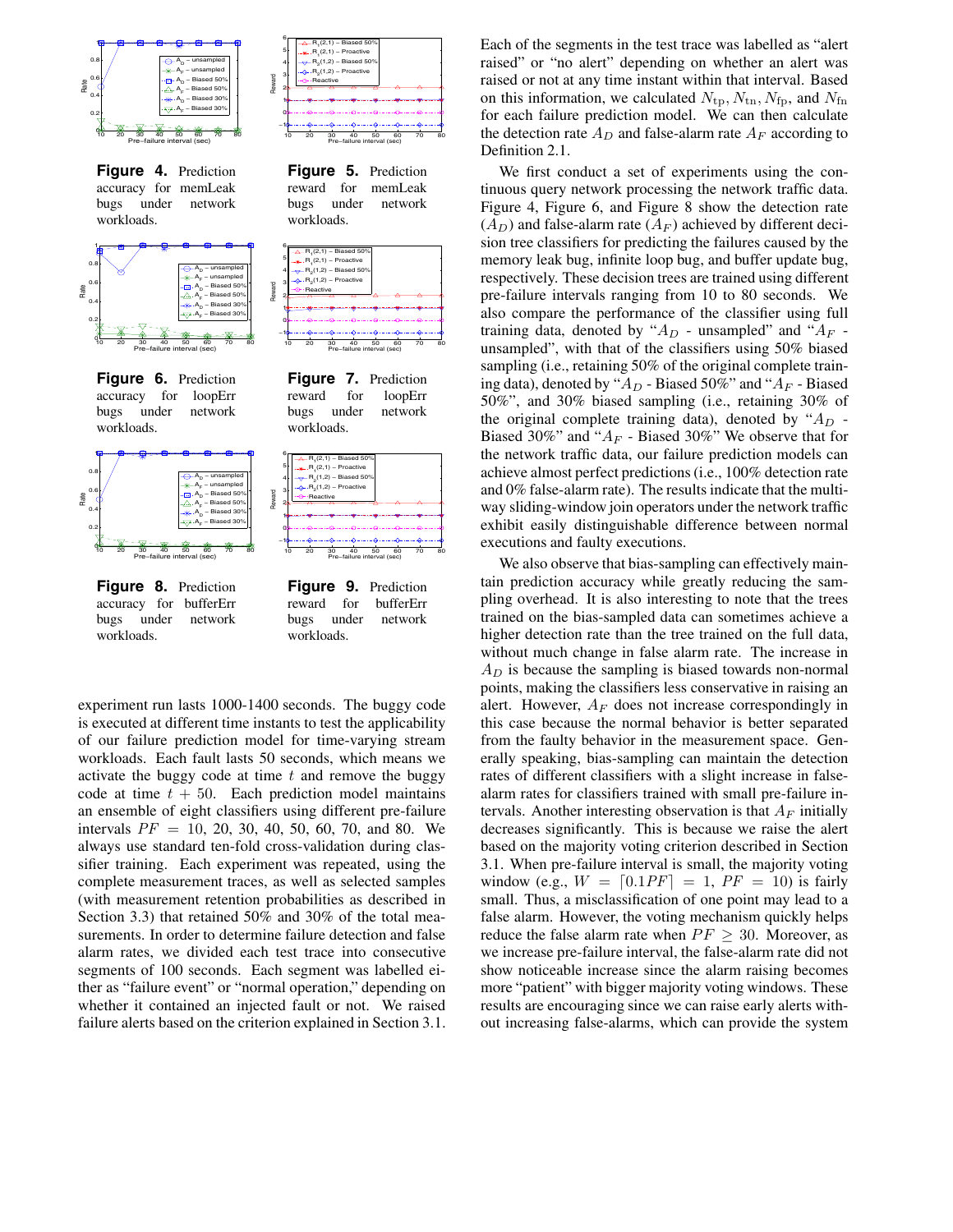

**Figure 10.** Prediction accuracy for memLeak bugs under video workloads.



**Figure 12.** Prediction accuracy for loopErr bugs under video workloads.



**Figure 14.** Prediction accuracy for bufferErr bugs under video workloads.



**Figure 11.** Prediction reward for mem-Leak bugs under video workloads.



**Figure 13.** Prediction reward for loopErr bugs under video workloads.



**Figure 15.** Prediction reward for bufferErr bugs under video workloads.

with sufficient time to take the preventive actions.

One important advantage of our approach is its tunability compared to conventional reactive and proactive approaches. The system can maximize its failure management reward by tuning its prediction models using pre-failure interval. Figures 5, 7 and 9 show the reward values achieved by different prediction models for predicting three different types of failures<sup>2</sup> The reward value is calculated according to Definition 2.2. We also used different reward function parameters to show their effects on prediction model selection. The first reward function ( $R_1 = 2 \cdot A_D - 1 \cdot A_F$ ) uses a high prevention reward ( $\alpha = 2$ ) and low prevention cost ( $\beta = 1$ ) while the second reward function  $(R_2 = 1 \cdot A_D - 2 \cdot A_F)$  uses a low prevention reward ( $\alpha = 1$ ) and high prevention cost  $(\beta = 2)$ . The reactive approach always achieve zero reward independent of the reward function definition since it does

perform any failure prevention (i.e.,  $A_D = 0$ ,  $A_F = 0$ ). The proactive approach goes to the other extreme that always takes preventive actions with  $A_D = 1, A_F = 1$ . In this case, the reward of the proactive approach is  $R_1 = 2 \cdot A_D 1*A_F = 1$  and  $R_2 = 1*A_D-2*A_F = -1$ . In contrast, our approach employs online failure prediction to achieve more efficient failure preventions. From Figures 5, 7 and 9, we observe that our approach can consistently achieve higher failure management reward than conventional reactive and proactive approaches. Since our prediction models can achieve near-perfect prediction for the network traffic data, different prediction models have similar reward. In this case, we may want to choose the prediction model that can raise failure alerts just early enough for the system to take proper preventive actions.

We then conduct the second set of experiments using the video stream data that have much lower stream rates than the network data but demand more resource-intensive join computations. Figures 10, 12 and 14 show the detection rates and false-alarm rates achieved by eight decision tree classifiers using different pre-failure intervals for three different faults, respectively. We observe that our failure prediction models can still achieve reasonably good prediction accuracy by choosing the optimal classifiers with proper pre-failure intervals. However, the prediction models are generally less perfect for the video stream data than for the network traffic data. The reason is that the difference between normal feature streams and abnormal feature streams become more subtle under lower stream rates.

Figures 11, 13 and 15 shows the reward values achieved by different failure management algorithms using two different reward functions ( $R_1 = 2 \cdot A_D - 1 \cdot A_F$  with  $\alpha = 5$ ,  $\beta = 1$  and  $R_2 = 1 \cdot A_D - 2 \cdot A_F$  with  $\alpha = 1, \beta = 5$ ) for three different program bugs, respectively. The reward values of different prediction models show more variance than previous set of experiments since the accuracy of different prediction model has larger difference. However, we observe that our algorithm can still achieve better failure management reward than conventional proactive and reactive approaches by choosing a proper pre-failure interval.

We now evaluate the overhead of our approach. Each box plot in Figure 16 summarizes the distribution of pertuple overheads including feature tuple collection time, feature tuple classification time, and prediction classifier training time. The solid line inside each box is the median per-tuple overhead (i.e., 50% quantile), in milliseconds. The bottom and top of each box correspond to the 25% and 75% quantiles, respectively, and the whiskers show the full extent (minimum to maximum) of the values. The first two plots in Figure 16 show the measured time for collecting system log stream (i.e., host-level metrics) and application instrumentation data stream (i.e., operator-level metrics). We observe that each log stream sampling needs about 25ms, which involves disk operation to read from system log files. However, the system log data only need to be collected once for one host and shared among all

 $2$ For our algorithm, we only show the results of the prediction models using 50% biased sampling since other alternatives of our algorithm (i.e., unsampled or 30% sampled) show similar trend.